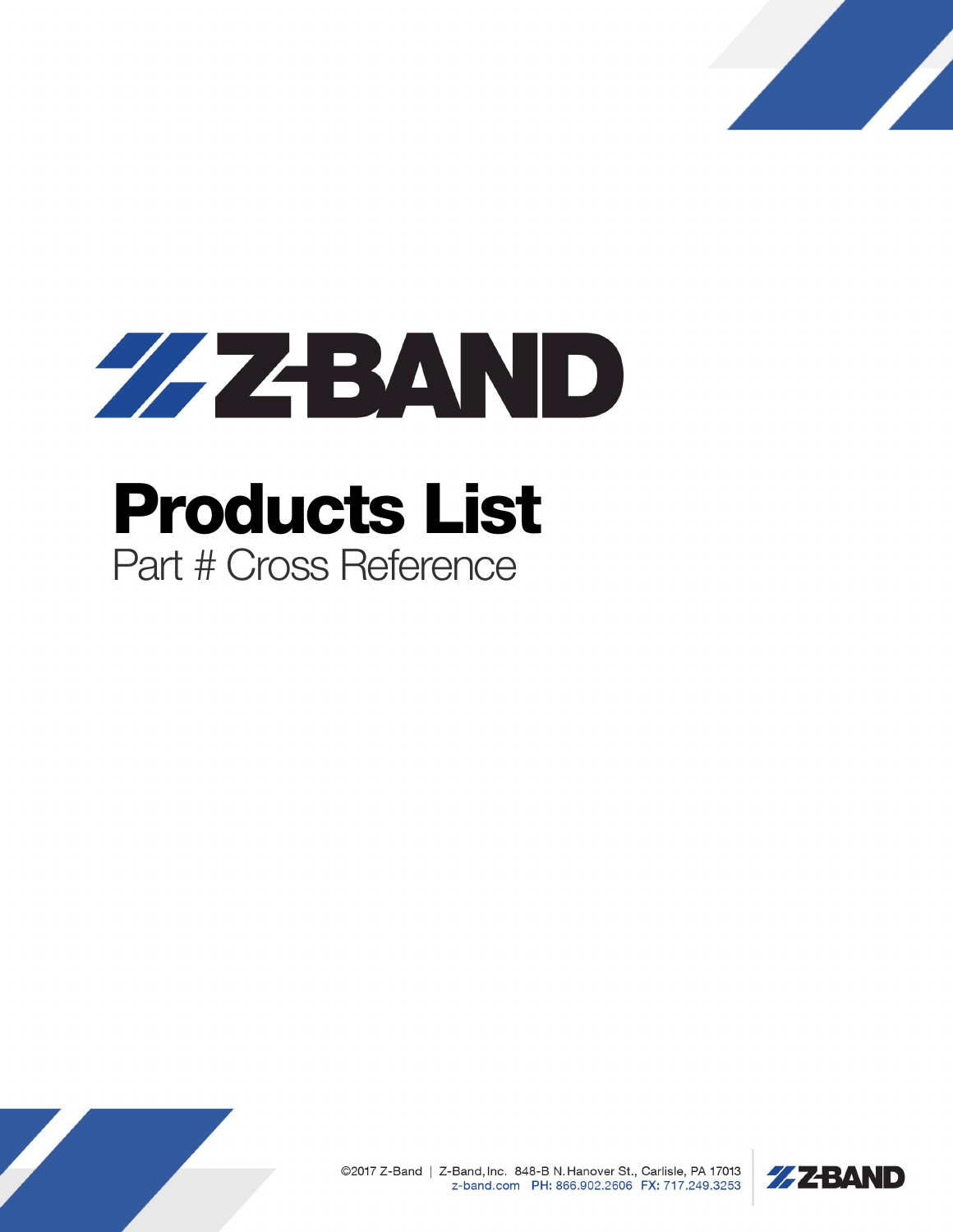## **ZZBAND** Products List

Part # Cross Reference

| <b>Z-Distribution</b> |                   |                         |                                                                                  |  |  |
|-----------------------|-------------------|-------------------------|----------------------------------------------------------------------------------|--|--|
| Old Part #            | New Part #        | <b>Name</b>             | <b>Description</b>                                                               |  |  |
| HZ 6001-1             | ZBT0100030        | <b>Distribution REG</b> | 24 Port 2U Bi-Directional Video Hub 54-860MHz<br>(Compatible w/HD860 Video Hubs) |  |  |
| Z 2400                | ZBT0100041        | <b>Distribution FBR</b> | 24 Port 2U Video Hub<br>(Previously Known as GigaBUD 1000)*                      |  |  |
| Z 2400-F              | <b>ZBT0100043</b> | <b>Distribution FBR</b> | 24 Port 2U Video Hub w/Fiber Receiver<br>(Previously Known as GigaBUD 1000)*     |  |  |
| Z 1200                | ZBT0100040        | <b>Distribution FBR</b> | 12 Port 2U Video Hub<br>(Previously Known as GigaBUD 1000)*                      |  |  |
| Z 1200-F              | ZBT0100042        | <b>Distribution FBR</b> | 12 Port 2U Video Hub w/Fiber Receiver<br>(Previously Known as GigaBUD 1000)*     |  |  |
| <b>Z-Baluns</b>       |                   |                         |                                                                                  |  |  |
| HZ 5002-1             | ZBT0010021        | <b>Balun QAM</b>        | Free Hanging Shielded Balun                                                      |  |  |
| HZ 5002-2             | ZBT0010022        | <b>Balun DPX</b>        | Free Hanging Shielded Balun w/Diplexer                                           |  |  |
| HZ 5004-4             | <b>ZBT0010024</b> | <b>Balun WPX</b>        | Wall Mount Shielded Balun w/Diplexer                                             |  |  |
| HZ 5004-3             | ZBT0010025        | <b>Balun WQM</b>        | Wall Mount Shielded Balun                                                        |  |  |
| <b>RS232</b>          |                   |                         |                                                                                  |  |  |
| Z RS232-1             | ZBT0030001        | Control 232             | 24 Port Serial Controller                                                        |  |  |
| Z 7002-3              | <b>ZBT0010023</b> | Balun 232               | "Free Hanging Shielded Balun w/RS 232 Interface<br>& 18"" Hybrid Cable Assembly" |  |  |
| ZIPServ1              | D020130002        | Server 232              | Server Configured for Z-IP Software 232                                          |  |  |
| Z Soft 232-1          | <b>ZBT0160003</b> | Software 232            | Virtual Z-IP Software 232 Package                                                |  |  |
| <b>Light</b>          |                   |                         |                                                                                  |  |  |
| ZL-T-1310-6           | <b>ZBT0080004</b> | 6TX                     | 6mW Fiber Transmitter w/AGC<br>& Automatic Channel Load Control                  |  |  |
| ZL-T-1310-12          | <b>ZBT0080005</b> | 12TX                    | 12mW Fiber Transmitter w/AGC<br>& Automatic Channel Load Control                 |  |  |
| ZL-T-1310-22          | <b>ZBT0080006</b> | <b>22TX</b>             | 22mW Fiber Transmitter w/AGC<br>& Automatic Channel Load Control                 |  |  |
| <b>Z-OT-304/NL</b>    | O120080035        | 2WTX                    | 5-300 MHz Optical Laser Transmitter<br>(For use in Bi-Directional Applications)  |  |  |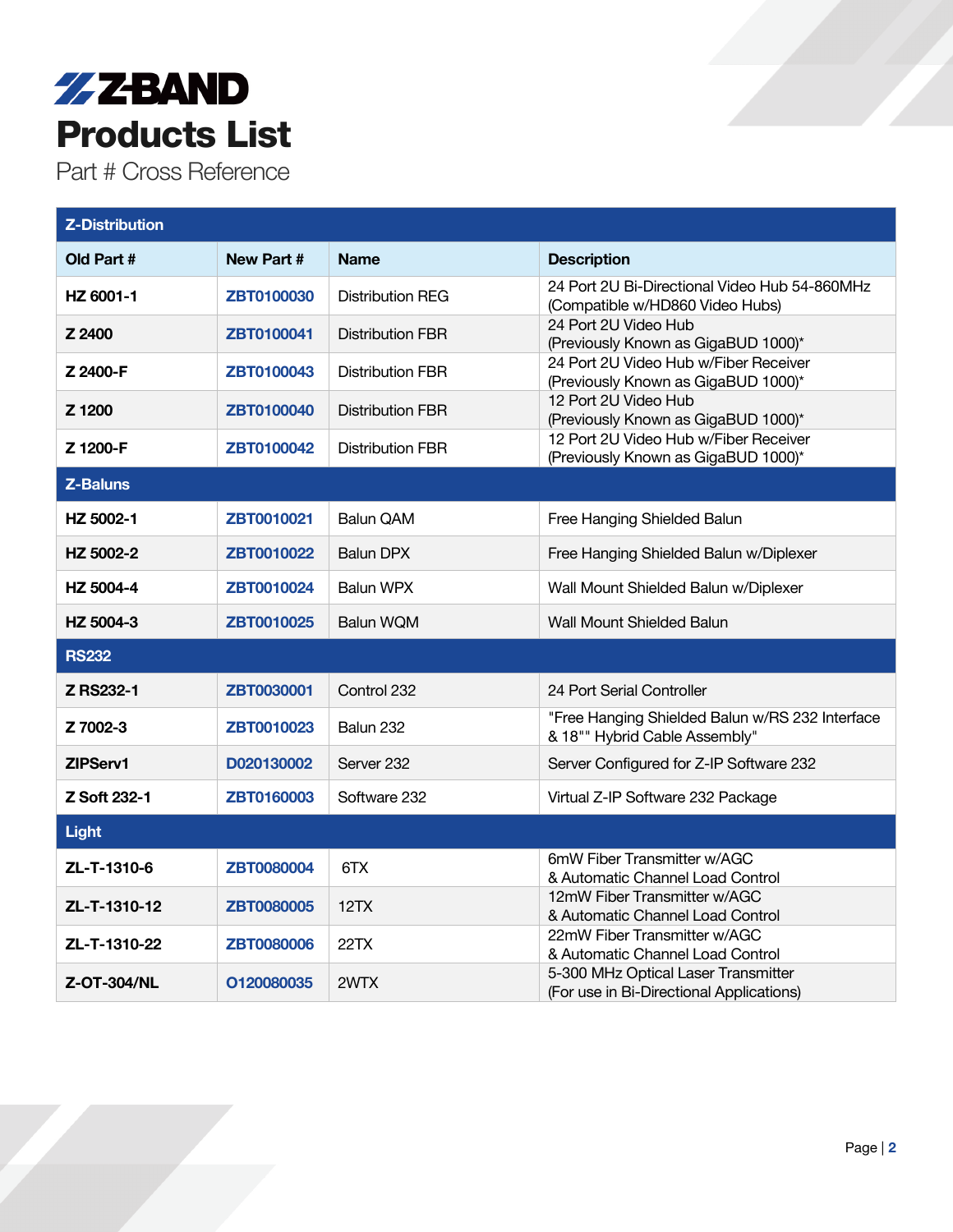## **ZZBAND** Products List

Part # Cross Reference

| <b>Fiber Patch Cords</b>  |                   |                                 |                                                                                      |  |  |
|---------------------------|-------------------|---------------------------------|--------------------------------------------------------------------------------------|--|--|
| Old Part #                | New Part #        | <b>Name</b>                     | <b>Description</b>                                                                   |  |  |
| <b>ZF-PC-2M</b>           | <b>ZBT0150026</b> | Fiber Patch Cord                | 2 Meter Fiber SC/APC to SC/APC Patch Cord                                            |  |  |
| <b>Fiber Receivers</b>    |                   |                                 |                                                                                      |  |  |
| Z-OT-2000                 | O120060036        | 2WRX-1G                         | 54-1GHz Optical Fiber Receiver<br>(For use in Bi-Directional Applications)           |  |  |
| <b>Z-OT-300 NL</b>        | O120060037        | 2WRX-300M                       | 5-300MHz Optical Fiber Receiver<br>(For use in Bi-Directional Applications)          |  |  |
| <b>Fiber Attenuators</b>  |                   |                                 |                                                                                      |  |  |
| <b>ZF-OPT-AT-X</b>        | O120170027        | <b>Fiber Attenuator</b>         | Variable dB Fiber Attenuator                                                         |  |  |
| <b>Fiber Couplers</b>     |                   |                                 |                                                                                      |  |  |
| <b>ZF-SPLT-2</b>          | T010070007        | Fiber Coupler - 2               | 1X2 Fiber Coupler                                                                    |  |  |
| ZF-SPLT-4                 | T010070008        | Fiber Coupler - 4               | 1X4 Fiber Coupler                                                                    |  |  |
| <b>ZF-SPLT-6</b>          | T010070009        | Fiber Coupler - 6               | 1X6 Fiber Coupler                                                                    |  |  |
| <b>ZF-SPLT-8</b>          | T010070010        | Fiber Coupler - 8               | 1X8 Fiber Coupler                                                                    |  |  |
| ZF-SPLT-12                | T010070011        | Fiber Coupler - 12              | 1X12 Fiber Coupler                                                                   |  |  |
| ZF-SPLT-16                | T010070012        | Fiber Coupler - 16              | 1X16 Fiber Coupler                                                                   |  |  |
| <b>Stream</b> (Appliance) |                   |                                 |                                                                                      |  |  |
| <b>ZEN UNO</b>            | <b>ZBT0050032</b> | Stream 300 / ZEN UNO -<br>Vitec | Single Channel SD/HD Encoder<br>MPEG-2/4 H.264 .500ms Encode Latency                 |  |  |
| <b>ZEN-DM-1001-ZB1</b>    | <b>ZBT0050013</b> | Stream 1C / ZEN PRO - ZV        | Single Channel HD Digital Modulator /<br>MPEG-2 Encoder w/Din input. ***             |  |  |
| ZEN-DM-1002-ZB1           | ZBT0050014        | Stream 1H / ZEN PRO - ZV        | Single Channel HD Digital Modulator /<br>MPEG-2 Encoder w/HDMI input.                |  |  |
| <b>ZEN-DM-2001-ZB1</b>    | ZBT0050015        | Stream 2C / ZEN PRO - ZV        | Dual Channel HD Digital Modulator /<br>MPEG-2 Encoder w/Din inputs. ***              |  |  |
| ZEN-DM-2002-ZB1           | ZBT0050016        | Stream 2H / ZEN PRO - ZV        | Dual Channel HD Digital Modulator /<br>MPEG-2 Encoder w/HDMI input.                  |  |  |
| <b>ZEN-DM-Cable-3</b>     | ZBT0150019        | Hydra Cable - 3                 | 3ft Hydra Din Cable with Component/Composite                                         |  |  |
| <b>ZEN-DM-Cable-6</b>     | ZBT0150020        | Hydra Cable - 6                 | 6ft Hydra Din Cable with Component/Composite                                         |  |  |
| Z-IP Stream 4             | ZBT0050017        | Stream 4 / Zycast               | Quad Channel HD Digital Modulator/MPEG-2<br>H.264 Encoder w/HDMI/CPNT/CPST           |  |  |
| Z-IP Stream 8             | ZBT0050018        | Stream 8 / Zycast               | Eight Channel HD Digital Modulator / MPEG-2<br>H.264 Encoder w/HDMI/w/HDMI/CPNT/CPST |  |  |